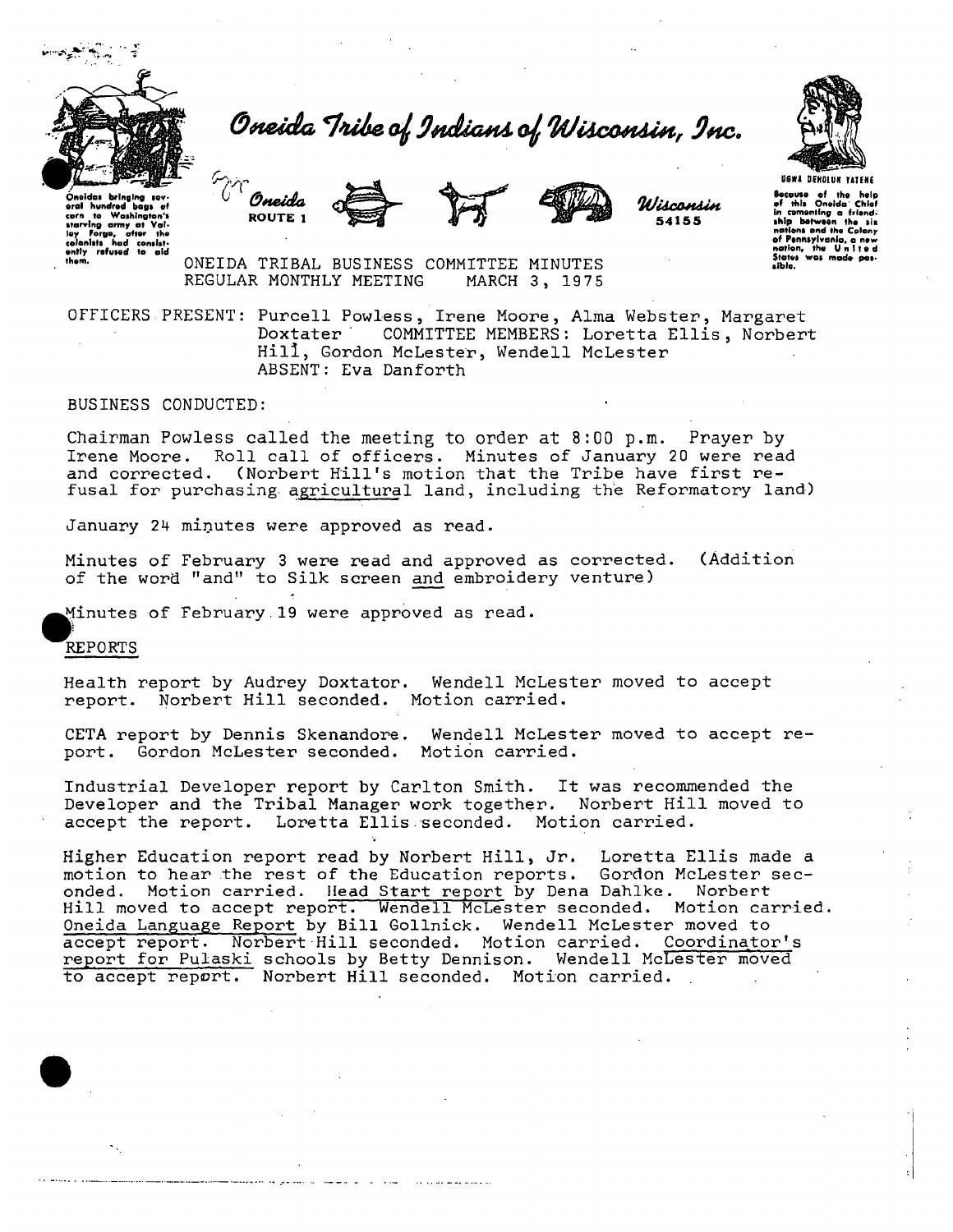

## *Oneida ^nllte. ^ 9MJUgmA O^ Wilccmlin , 9MC*



Onoidas bringing sov-<br>oral hundrod bags of<br>corn to Washington's starving army at Yal-<br>loy Forge, after the<br>colonists had consist-<br>ently refused to aid<br>thom. *Oneida* 



*WUcMUin*  54155

P. 2

U6WA OEHQIUH TATfHE Bocauso of the<br>of this Oneida of this Oneida Chief<br>in cementing a friend<br>ship between the six<br>nations and the Colony<br>of Pennsylvania, a new<br>nation, the United<br>States was made pes-<br>sible.

ROUTE 1

ONEIDA MINUTES March 3, 1975

Building Manager's report and financial report by Sonny King. There was discussion of profit and loss in different categories. Loretta Ellis moved that the Building Manager prepare a categorized report of income and disbursements to show exactly where all money is going, and if there iS a profit or loss in each category. Wendell Mc Lester seconded. Motion carried. Loretta Ellis moved to accept the report. Irene Moore seconded. Motion carried.

701 report by Amelia Cornelius. Norbert Hill moved to accept the re-<br>port. Loretta Ellis seconded. Motion carried. port. Loretta Ellis seconded.

Housing report by Bob Thomas. Mr. Thomas requested a letter from the Business Committee regarding the water bill for the Memorial building. Wendell McLester moved to accept the report. Gordon McLester seconded. Motion carried.

Anna John requested inviting Dr. Shier to the next meeting. Loretta Ellis moved to invite Dr. Shier to the next meeting. Irene Moore seconded. Motion carried. Anna John will inform Dr. Shier.

ETA recommendations by Amelia Cornelius: Program Specialist for Education Department tabled, Priscilla Manders hired for LPN Home Health Aide position, Ron Skenandore hired as Head Start Teaching Assistant, Dan Skenandore hired as Census Supervisor, Tony Dado hired as Guidance Counselor, Nancy Nelson hired as Library Director, Ella Sauer hired as LPN for Clinic, Emily Skenandore hired as Clerk-Typist for Education Department.

Norbert Hill moved to concur with the CETA recommendations. Irene Moore seconded. Motion carried.

Amelia Cornelius spoke on the. needs and objectives for Home Health Aide Care for the elderly. Loretta Ellis moved to request a Home Health Aide Program from the Division on Ageing. Norbert Hill seconded. Motion carried.

There was discussion of the Tribal rolls. The Tribe doesn't have everyone's address, so where should checks be sent. Irene Moore moved.that the BIA have custody of any unclaimed checks and the Tribe have a list of names of these people and every effort be made to locate these people. Alma.Webster seconded. Motion carried.

Carlton Smith asked if his' job revision was sent to Great Lakes. Irene Moore will work on this with Mr. Smith and Alma Webster.

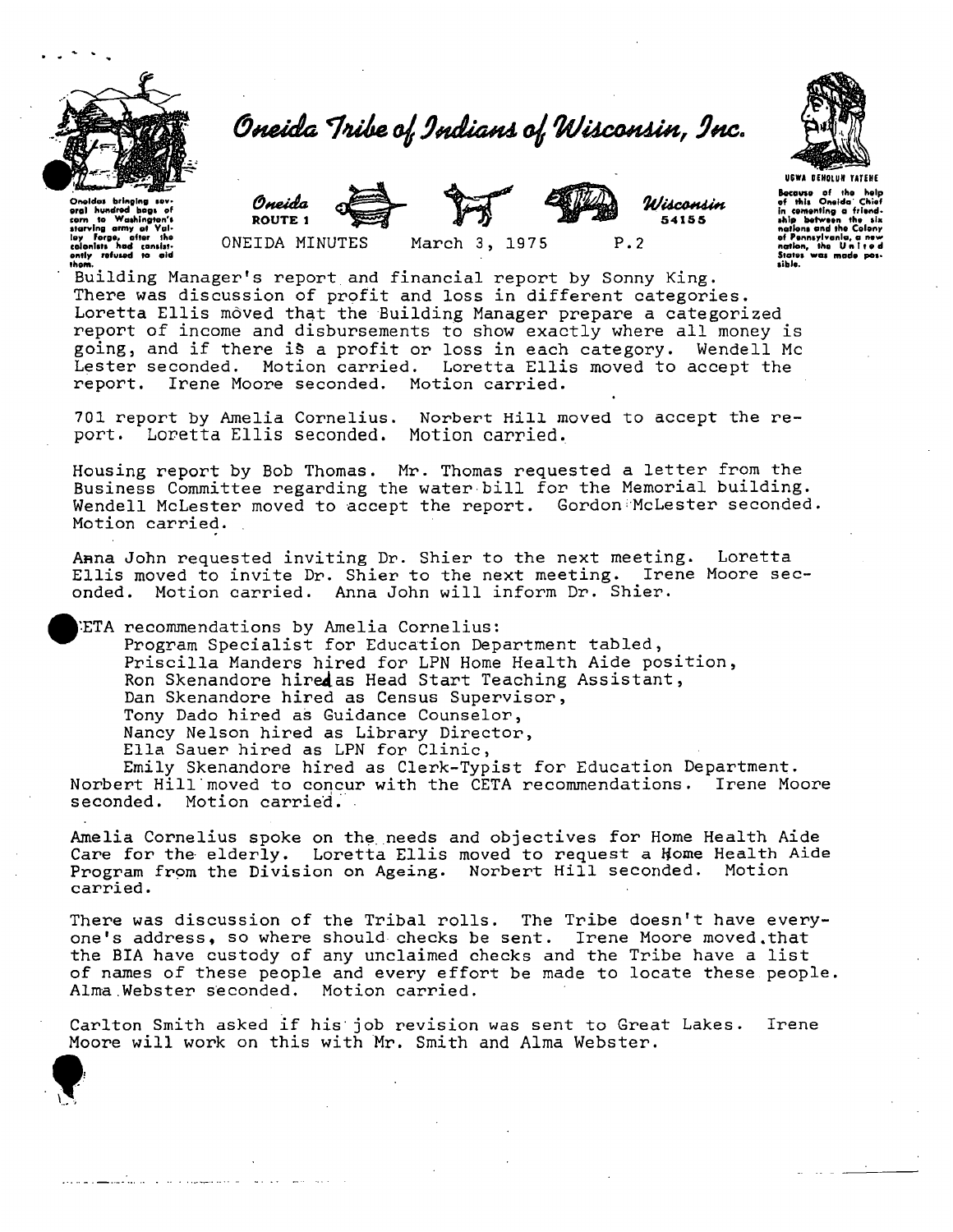

Oneida Tribe of Indians of Wisconsin, Inc.



Because of the help<br>of this Oneida Chief

ship between the six

friend

in comenting o<br>ship between

of Pennsylvanic

itates

.<br>Oneidas brinaina sev hundred bags<br>Io Washingt corn to www.www.<br>starving army of<br>Inu Fargo, after the loy Forgo, a<br>colonists had rnnslst. Oneida **ROUTE 1** 



Wisconsin 54155

ONEIDA MINUTES

MARCH 3, 1975 P. 3

Dena Dahlke presented the Head Start budget for approval. Gordon Mc Lester moved to approve the budget. Alma Webster seconded. Motion carried.

The Higher Education budget was presented. Gordon McLester moved to approve the budget. Norbert Hill seconded. Motion carried with a vote of 5 for, 1 opposed.

## LAND BUSINESS

Loretta Ellis moved to approve the release of Tribal land by Andrew Parker. Irene Moore seconded. Motion carried.

Wendell McLester moved to approve the application for residential lease of Mr. & Mrs: Steve Danforth. Norbert Hill seconded. Motion carried.

Norbert Hill moved to approve Floyd Janssen agricultural lease. Loretta Ellis seconded. Motion carried.

Norbert Hill read a letter that was sent to Mr. Hamaishi concerning a joint-venture for a hotel/motel and shopping center.

Discussion was held concerning Pat Misikin and Loretta Ellis' resignnations. No action taken.

67 names wore Presented for envalument. (List attached) Loretta Ellis moved to Accof for enrollmen Treve Moore seconded. Motion carried.

There will be a Relief For Weedy Indians meeting in Madison Wednesday. The Tribal Manager will attend.

There will be Tri-State I-Cap  $f$ raining March 6-7 in Minnesota. The Chairman and the Tribal Manager will attend.

Low Moeller of Touche & Ross has requested a meeting with the Business Committee on Wednesday.

Wendell McLester moved to invest the Tribe's unallotted funds in the Bureau's Investment Program thereby earning approximately 7 % interest.

Gordon McLester seconded. Motion carried.

Wendell McLester moved to adjourn. Norbert Hill seconded. Meeting adjourned.

Espectfully submitted,<br>Margaret Doptator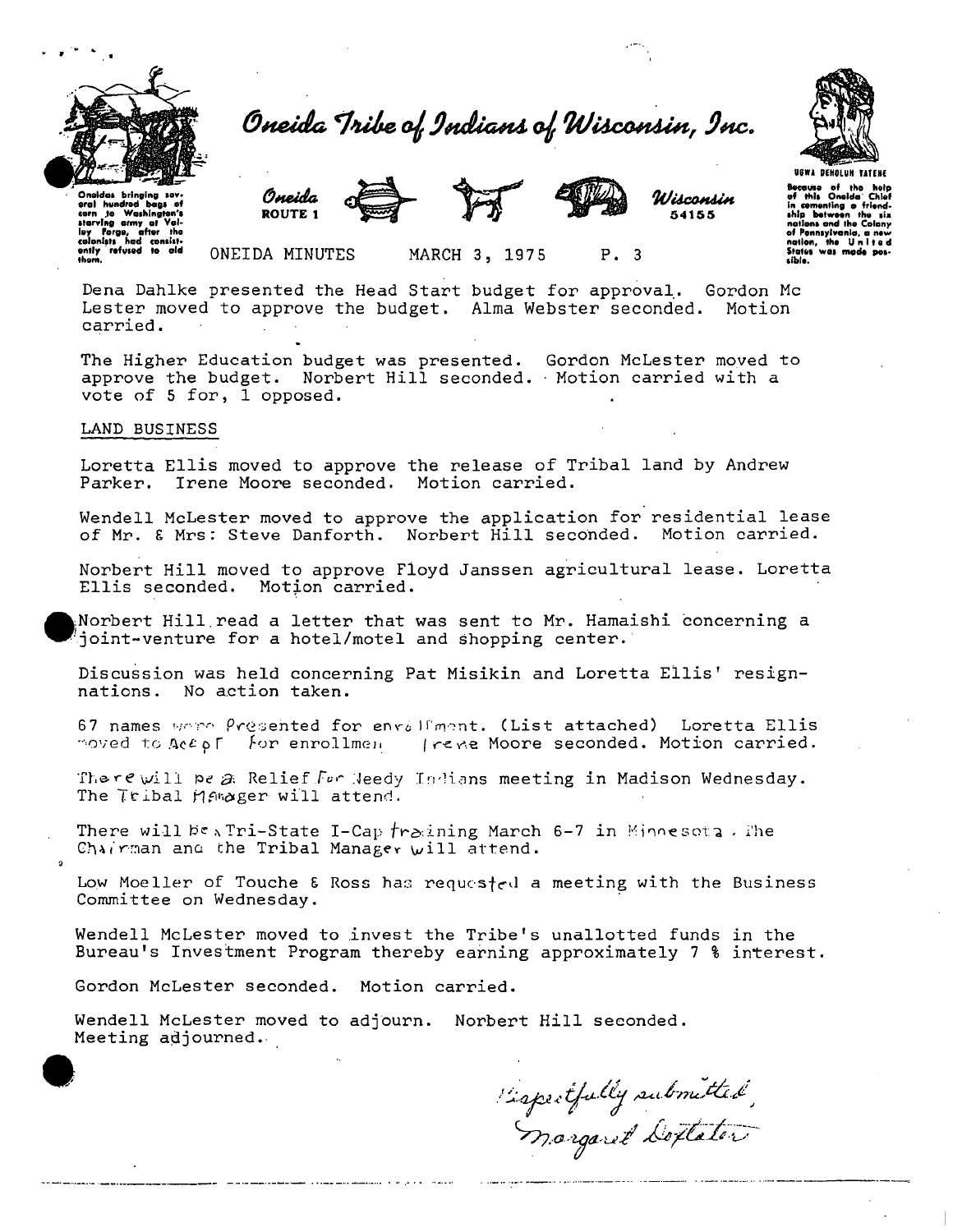Birth enrollments for March 3, 1975

Tammy Michelle Powless Dawn Renee Powless Kerry Alysha Powless Pamela Marie Green John Allen Steffes Cary Darrell Metoxen Tanya Naomi Ann Metoxen Adam Jefferson Melchert Jon Robinson Wells Neil Warren Skenandore Henry Joseph Martin, Jr. Jay Michael Greatens Julianne Marie Greatens Jody Mary Greatens .. Jon Jaceb Greatens Jeffrey Joseph Greatens Rhondalyn Mary Granquist Patricia Ann Nicholas Michael Anthony Nicholas Edward John Nicholas Michael<sup>!</sup> Dale Osborne Mark Douglas Scott Osborne Cecil Allan Smith Shirley Ann Charles Scott Edward Telschow Jessica Marie Sauer Richard Brian Skenandore Raquel Rangel Corina Dawn Williams Pamela Rochelle Williams Joanne Rose Hopkins Marvin James Vandehei Jeffrey John Thomas Jason Albert <sup>n</sup>anders Dawn Marie Thomas Yvonne Merle Skenandore

ia<br>Sa

Carol Ann Swamp Yvonne Lois Ninham . Eli Ronald Skenandore

Mary Claire Frion Robert Stanely Granquist Franklin Louis Cornelius Daniel Joseph Gaetz William Lynn Engles Wayne Allen Thompson Jullene Rae Summers Melissa Agnes Tapio Antoinette Marie Stevens Travis Daniel Peters

| Dau. of $\#4489$                                                                                | 1967 roll                                                                                                                   |                      |  |
|-------------------------------------------------------------------------------------------------|-----------------------------------------------------------------------------------------------------------------------------|----------------------|--|
| Dau. of $\#$ 489                                                                                | 1967 roll                                                                                                                   |                      |  |
| Dau. of $\#$ 4489                                                                               | and March 19                                                                                                                | $\mathbf{u}$         |  |
| Dau. of #4962                                                                                   | n.                                                                                                                          | Ħ                    |  |
| Son of #5601                                                                                    |                                                                                                                             | $\mathbf{r}$         |  |
| Son of #3750                                                                                    | $\frac{H}{H}$                                                                                                               | $^{\rm H}$           |  |
| Dau. of $#3750$                                                                                 | $\mathbf{H}$                                                                                                                | Ħ                    |  |
|                                                                                                 | $\sim 10^{-11}$                                                                                                             | Ħ                    |  |
| Son of #3645 & 3632                                                                             | $\mathbf{H}$                                                                                                                | Ħ                    |  |
| Son of#6381                                                                                     |                                                                                                                             |                      |  |
| Son of #118 & #2683 1943 Census                                                                 |                                                                                                                             |                      |  |
| Son of $\#4406$                                                                                 | 1967 röll                                                                                                                   |                      |  |
| Son of $#2085$                                                                                  | $\mathbf{H}$                                                                                                                | n                    |  |
| Dau of $#2085$                                                                                  |                                                                                                                             |                      |  |
| Dau of $#2085$                                                                                  |                                                                                                                             |                      |  |
|                                                                                                 |                                                                                                                             |                      |  |
|                                                                                                 |                                                                                                                             |                      |  |
| Son of #2085<br>Son of #2085<br>Gr-Dau of #6479                                                 |                                                                                                                             |                      |  |
| Day of $\#1020$ & $\#1021$                                                                      |                                                                                                                             |                      |  |
| Spn of #4020 & #4021                                                                            |                                                                                                                             |                      |  |
| Son of $\#$ 4020 & $\#$ 4021                                                                    |                                                                                                                             |                      |  |
| Son of #5710                                                                                    |                                                                                                                             |                      |  |
| Son of #5710                                                                                    |                                                                                                                             |                      |  |
|                                                                                                 |                                                                                                                             |                      |  |
|                                                                                                 | $\mathbf{H}$                                                                                                                |                      |  |
|                                                                                                 |                                                                                                                             |                      |  |
| Son of $#5153$ & $#5195$<br>Dau of $#590$<br>Son of $#5925$<br>Son of $#1695$<br>Son of $#5215$ | $\begin{array}{c} \begin{array}{c} \text{if } \text{if } \\ \text{if } \\ \text{if } \\ \text{if } \end{array} \end{array}$ |                      |  |
|                                                                                                 |                                                                                                                             |                      |  |
| Day of $\#1201$ .                                                                               |                                                                                                                             |                      |  |
| Dau of #5500 # #6550 "                                                                          |                                                                                                                             |                      |  |
| Dau of $#6500$ and $#6550$ "                                                                    |                                                                                                                             |                      |  |
|                                                                                                 |                                                                                                                             |                      |  |
| Day of $\frac{1}{5894}$ .                                                                       |                                                                                                                             |                      |  |
| Gr-Son of #2969                                                                                 |                                                                                                                             |                      |  |
| Son of $#6309$<br>Son of $#3559$                                                                |                                                                                                                             |                      |  |
|                                                                                                 |                                                                                                                             |                      |  |
| Dau of $\#6309$                                                                                 | $\mathbf{H}$                                                                                                                |                      |  |
| Dau of $#5200$ and                                                                              |                                                                                                                             |                      |  |
| Dau of $#2684$                                                                                  |                                                                                                                             | 1943 Census          |  |
|                                                                                                 | 1967 Roll                                                                                                                   |                      |  |
| Dau of $#5073$<br>Dau of $#1078$                                                                |                                                                                                                             |                      |  |
| Son of $#5317$ and                                                                              |                                                                                                                             |                      |  |
|                                                                                                 |                                                                                                                             | 1943 Census          |  |
| Son of #2727<br>Dau of #1999<br>Son of #052 & #929<br>Son of #052 & #929                        |                                                                                                                             | $1967$ roll          |  |
|                                                                                                 |                                                                                                                             |                      |  |
|                                                                                                 | The Boy                                                                                                                     |                      |  |
|                                                                                                 | $\mathbb{R}^n\times\mathbf{R}$ is $\mathbb{R}^n\mathbf{R}$                                                                  |                      |  |
| Son of #5215                                                                                    |                                                                                                                             |                      |  |
| Gr-Son of $#83$                                                                                 |                                                                                                                             | 1943 Census          |  |
| Son of $#5976$                                                                                  | 1967 roll                                                                                                                   | $\mathbf{n}$         |  |
| Dau of $#5794$                                                                                  | $\frac{\mathbf{H}_{\mathrm{S}}^{\mathrm{H}}}{\mathbf{H}_{\mathrm{S}}^{\mathrm{H}}}$                                         |                      |  |
| Dau of $#5916$                                                                                  | $\frac{1}{\pi}$                                                                                                             | $\mathbf{H}$<br>- 11 |  |
| Dau of $#5669$                                                                                  |                                                                                                                             |                      |  |
| Son of #4248 & #4260                                                                            | n                                                                                                                           | n                    |  |